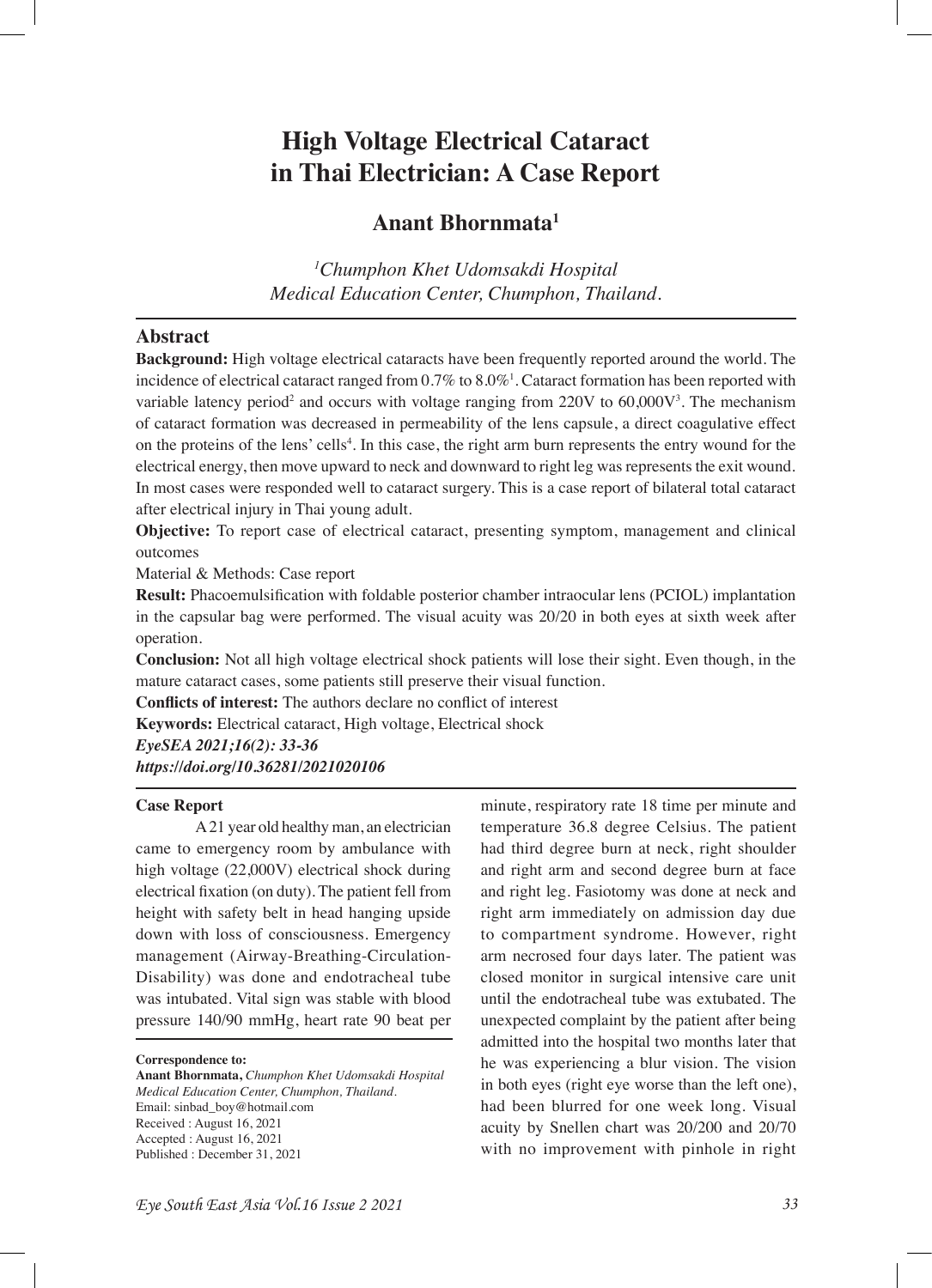and left eye, respectively. To evaluate the optic nerve function, color vision, pupillary reaction, RAPD (Relative afferent pupillary defect) and confrontation test were normal. Anterior segment was examined and mature cataracts (opaque lens) were found on slit lamp examination (Fig.1). Posterior segment was evaluated by ultrasound because the fundus was obscured due to lens opacity. The ultrasound result has shown the normal echogenicity in vitreous (acoustically empty on B-scan) and no membrane-like lesion (fat baseline on standardized A-scan) (Fig.2). Intraoperation, the methylene blue was used to stained the anterior capsule for better visualization. Phacoemulsifcation with

foldable posterior chamber intraocular lens (PCIOL) implantation in the capsular bag were performed under local anesthesia (Tetracaine HCl 0.5% eye drop) in both eyes by one consecutive week. On the frst postoperative day, his visual acuity was 20/30 and 20/20 in right and left eye, respectively. The patient was given routine post-operative systemic antibiotics for 7 days, topical antibiotic for 4 weeks and topical steroid for 6 weeks with reducing frequency. The regular post-operative follow up was done at 1st and 6th week. The visual acuity in right and left eyes on 6th week were 20/20 and 20/20, respectively (Fig.3). The fundus was evaluated and shown the normal structure as figure 4.



**Figure 1** Electrical cataract in right and left eye.



**Figure 2** Ultrasonography in right and left eye.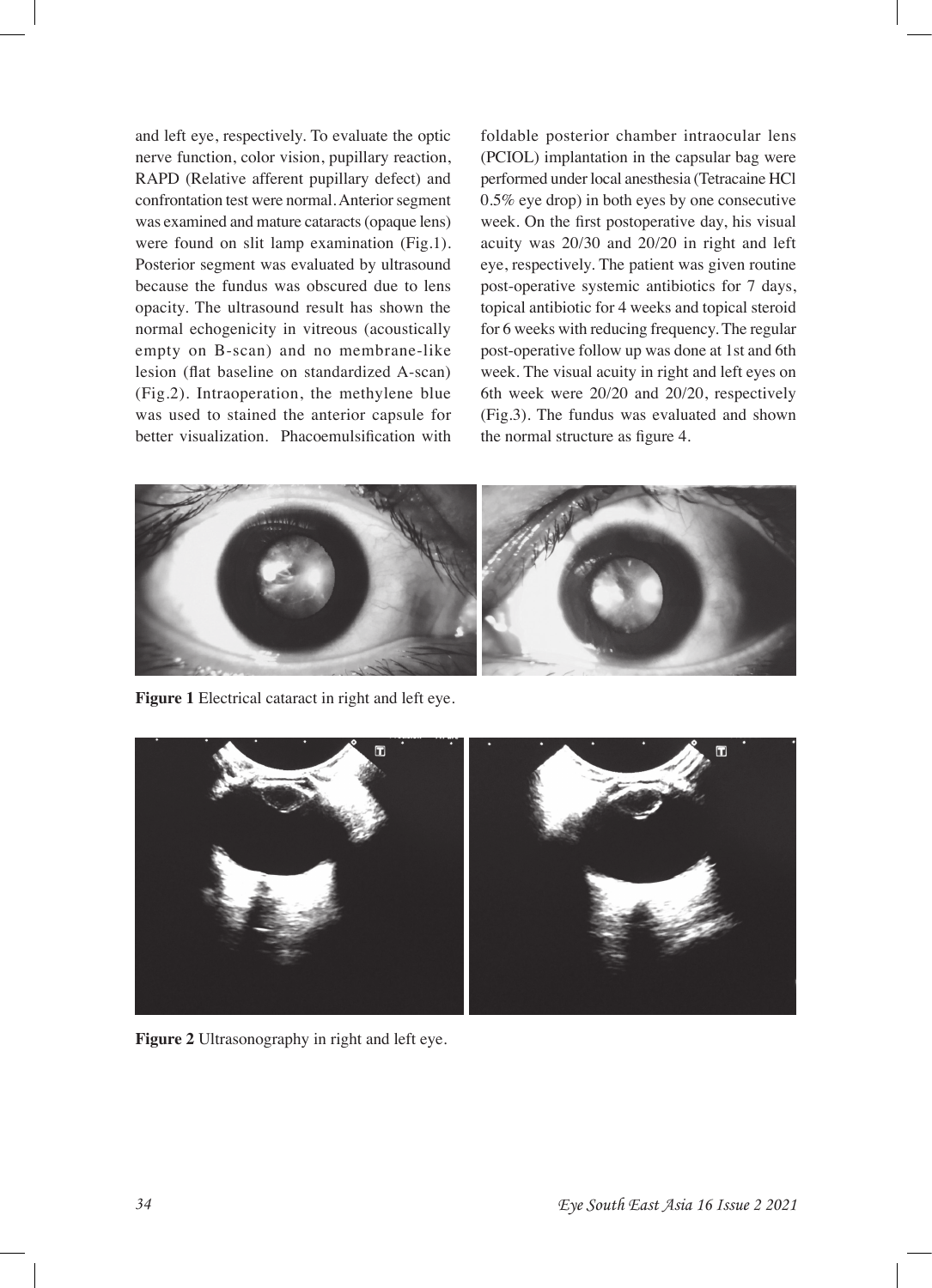

**Figure 3** Post-Operative PCIOL in right and left eye.



**Figure 4** Fundus examination of right and left eye.

#### **Discussion**

Electrical cataracts are mostly found unilateral but uncommon in bilateral<sup>5</sup>. There are some theories of the cataract formation, frst, the scar formation over the basement membrane of the capsule fbroblast and hyaloid production may disturb lens nutrition<sup>6</sup>. Second, the direct coagulation of lens protein and osmotic changes of the lens<sup>7, 8</sup>. The final visual acuity may be decrease due to retinal, optic nerve injury<sup>9</sup> or other ocular damage $10, 11$ . Other ocular lesions included conjunctival hyperemia, corneal opacity, uveitis, necrosis of retina and choroid, optic nerve coagulation and optic atrophy can be occurred<sup>12-15</sup>. To evaluate the optic nerve function, visual evoked potential had not performed in this study due to the lack of equipment. However, the surgical result of visual acuity was good in both eyes, these implied that the retina function and other ocular part were not damaged<sup>16, 17</sup>.

#### **Conclusion**

In electrical mature cataract case with obscure retina examination by slit lamp. The ultrasonography is important to evaluate the posterior segment to investigate for retinal detachment. If optic nerve, retina, choroid and visual pathway are not affected, the visual acuity should be good. Furthermore, this study explains well that electrical cataracts by themselves rarely lead to vision loss, and usually post-operative results are rewarding.

#### **References**

- 1. Saffle JR, Crandall A, Warden GD. Cataracts a long term complication of electrical injury. J Trauma. 1985;25:17-21.
- 2. Duke-Elder S, MacFaul PA. Injuries: nonmechanical injuries. In: Duke-Elder S, editor. System of ophthalmology Vol. XIV, Part 2. London: Henry Kimpton; 1972.